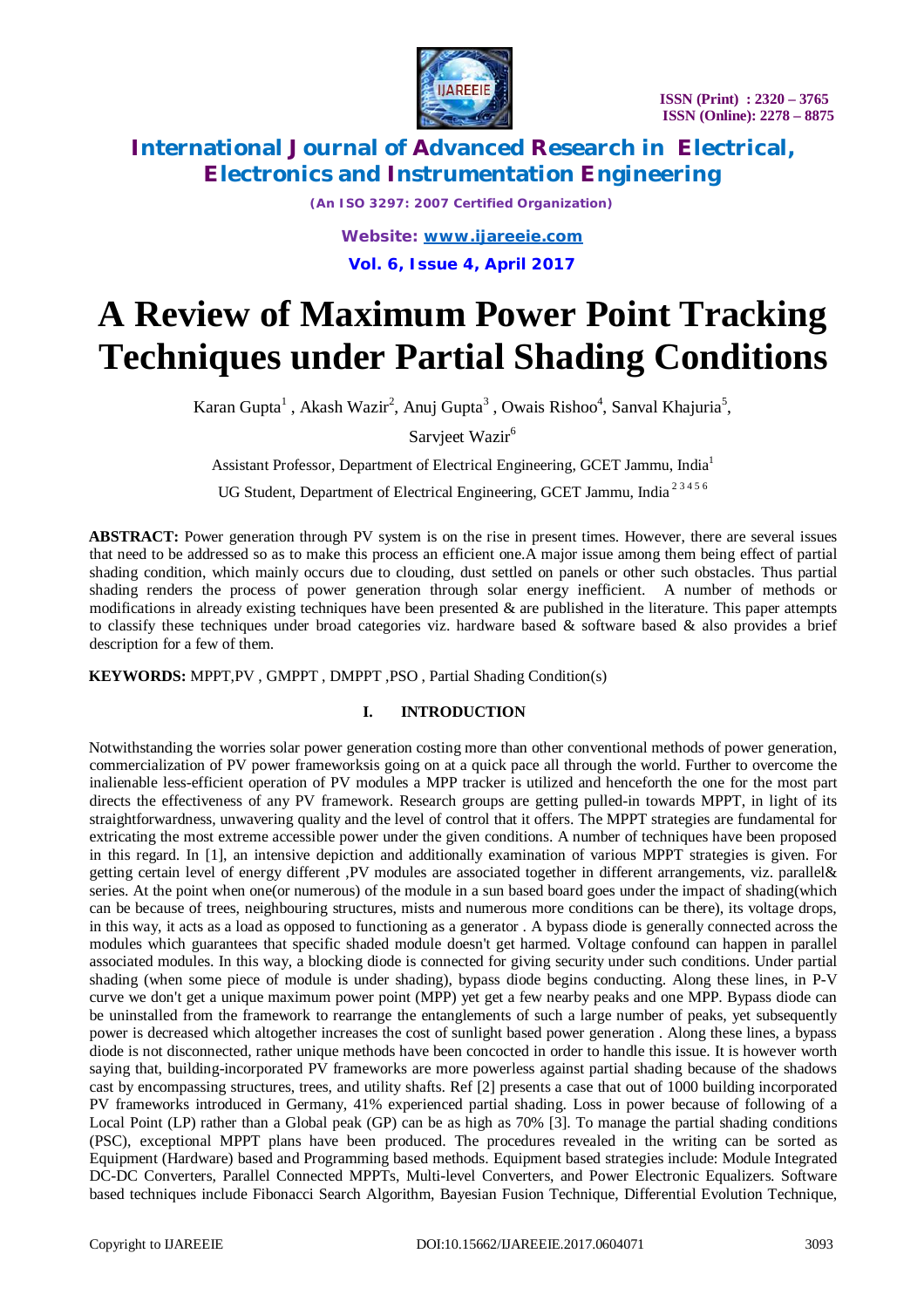

*(An ISO 3297: 2007 Certified Organization)*

### *Website: [www.ijareeie.com](http://www.ijareeie.com)*

### **Vol. 6, Issue 4, April 2017**

Artificial Neural Network based, Ant Colony Optimization, Fuzzy Logic based, and Particle Swarm Optimization based MPPTs. Equipment based MPPTs have the inconvenience of diminished unwavering quality and productivity, and expanded framework many-sided quality and execution cost. Programming based procedures as a rule show algorithmic unpredictability and may require capable microcontrollers which actually brings about expanded framework cost. The ordinary methods like P&O and IC are easy to realize yet they can't find genuine MPP and stall out with nearby MPP. Numerous adjustments to regular and furthermore new calculations have been proposed to track the GMPP. The literature on MPPT has expanded so much lately that it has become confusing for any researcher to get acquainted himself with the recent trends unless exact synopses are not given. In this paper just significant work has been cited and papers with minor changes may not be incorporated into reference list.

### **II. EFFECTS OF PARTIAL SHADING CONDITION ON THE PV ARRAY**

### *A. Characteristics of P-V Curve Under Psc*

A PV array usually consists of several PV modules which are connected in series-parallel to obtain the desired voltage and current. Bypass diodes are used in parallel with each PV module to protect modules from hot-spot problems. When the solar irradiance is uniform, only one MPP exists on the P-V characteristic curve. But under non-uniform irradiation (partial shading) conditions, several local maximum power points evolve on the P-V characteristic curve. Fig. 1 shows the P-V characteristic of a partially shaded PV array .



As can be seen in fig.  $1(a) \& (b)$ , there are several peaks in the output characteristics of a PV array under partial shading conditions . It is also observed that the global peak as shown in fig. 1(b) occurs at a voltage very close to the one at which the normal MPP would have occurred in the absence of partial shading conditions. Since the P-V characteristics of the array under partial shading conditions get changed, hence, partial shading has a strong impact on the performance of the PV system & therefore must be addressed accordingly.

### *B. Failure of Conventional MPPT techniques*

The commonly used MPPT techniques like  $P \& O$  method, Incremental Conductance method, RCC method etc.work well in tracking the maximum power point under uniform temperature and irradiation conditions as only one MPP exist in the PV characteristic curve. As explained already, under partial shaded conditions, there exists several MPPs on the P-V curve. Also global MPP changes with change in voltage level. So the conventional MPPT tend to stay at voltage close to the one at which the MPP was tracked during uniform shading instead of tracking the GMPP which changes during non-uniform irradiance. The conventional techniques have two drawbacks. The first and most important one is that they can lose track of the MPP if the irradiation changes quickly and continuously.[7]. If the change is instantaneous like in step changes, they can easily track MPP because the curve doesn't keep on changing. However with continuous irradiation changes, the curve on which the algorithms are based also changes, as can be seen in Fig. 1 (a) & (b), so voltage and current changes abruptly without doing a perturbation of voltage. So, it is impossible for the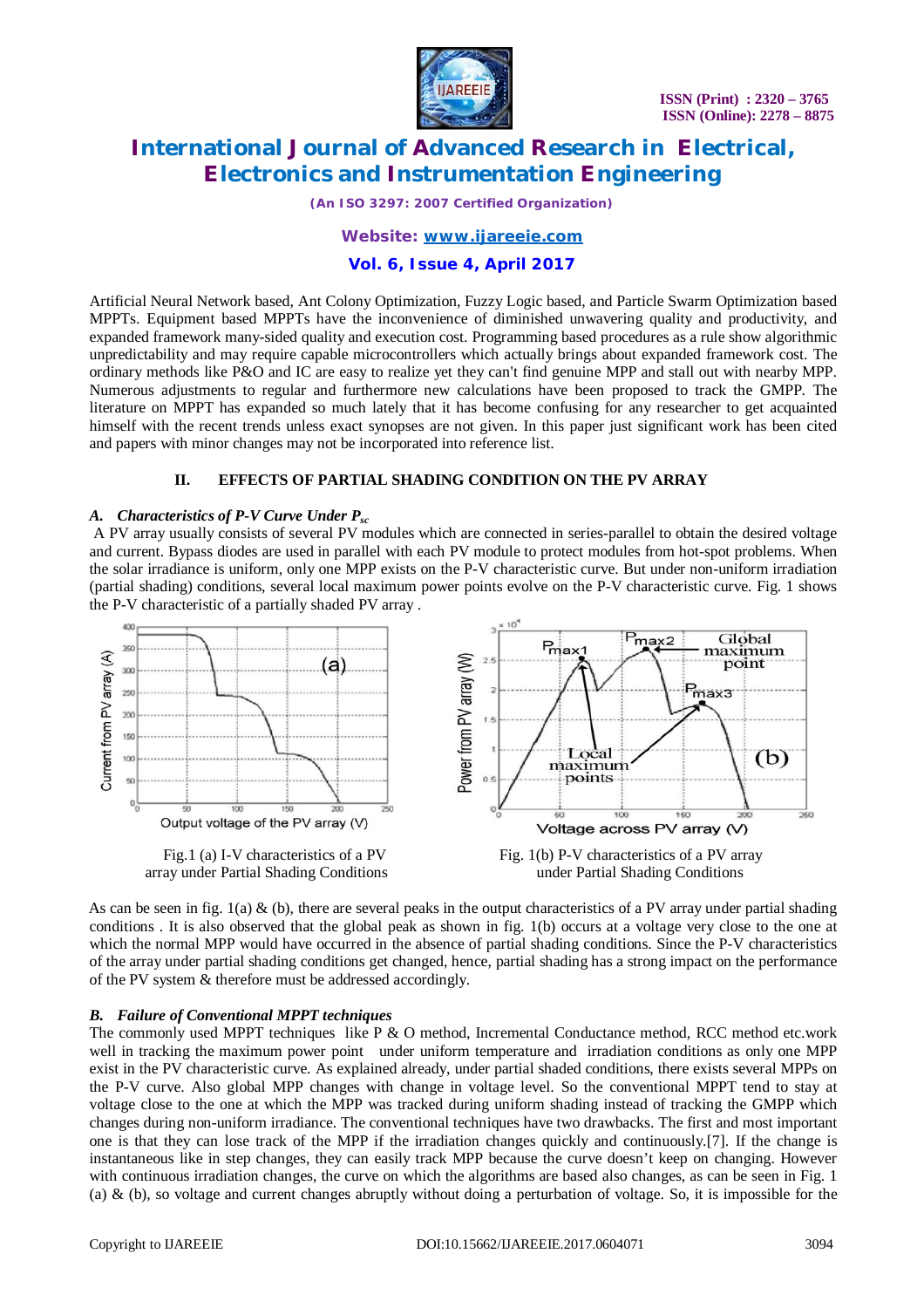

*(An ISO 3297: 2007 Certified Organization)*

*Website: [www.ijareeie.com](http://www.ijareeie.com)*

**Vol. 6, Issue 4, April 2017**

conventional techniques to determine whether the change in the power is due to its own voltage in perturbation or due to non-uniform irradiation.

### **III. REVIEW OF MODIFIED TECHNIQUES**

#### *A. Tracking the Global Maxima (Soft-computing Techniques ) :*

Photovoltaic installations are gaining huge importance as the world is shifting towards non-conventional energy sources. However a major problem arises in PV system which is to track MPP for varying temperature and irradiance. As already mentioned , partial shading causes different maximas in the PV curve rather than one maxima in uniform shading. Partial shading causes non uniform current generation in different PV cells which causes mismatching and it ultimately causes multiple peaks in PV curve. Applying the gradient based MPPT techniques in Partial shading conditions is rather difficult because the global MPP of the PV curve exists usually at a low voltage and also the local MPP occurs at a voltage close to the voltage where MPP was initially tracked for uniform irradiance.

In [4], a new technique has been proposed in order to track the global MPP .It includes a two-stage MPPT along with the measurement of  $V_{oc}$  and  $I_{sc}$ . This technique is easy to implement however it involves additional circuit to measure  $V_{\text{oc}}$  and  $I_{\text{sc}}$ . This technique is only feasible when multiple peak power points happen to be on similar power level. In [6], the method proposed for tracking the global MPP is based on PSO(particle swarm optimisation). This technique has the advantage of tracking the global MPP even under mismatching conditions. The only drawback of this method is its complexity to implement it .Only a specialised engineer can set up the variables used in PSO method. So, a better method for tracking the MPP is the sweeping search by Hill climbing algorithm , across the full operating voltage using sufficiently dense searching which increases the tracking time. [7]. The search is completed in two stages. In the first stage ,global MPP is tracked by causing large changes in the duty cycle ,D .While in the second stage the actual MPP is tracked by carrying a local search around the tracked global MPP by causing small changes in the duty cycle, D so that the tracking time is considerably reduced. Tracking of the global maxima involves mostly an algorithmic approach, hence it's a soft computing technique.

### *a) GMPPT using Equilibration algorithm* [10]-[11]

This section is based on the work "Maximum Power Point Tracking in Solar Panels under Partial Shading Condition using Equilibration Algorithm - Raja.B, Satheesh Kumar M.R, Vikash.S, Hariharan.K " published in International Conference on Communication and Signal Processing, April 6-8, 2016, India . It proposes a modification to the conventional hill-climbing methods such as P&O  $\&$  incremental conductance. The proposed algorithm has been developed such that it tracks GMPP under any operating condition under two stages :

- (i) A global search with a large perturbation size<br>
(ii) Local search using Equilibration algorithm
- Local search using Equilibration algorithm

The global search determines a global MPP but still that won't be the point of maximum power extraction under the given atmospheric conditions, though it will be near to the actual global MPP. So , to attain the actual global peak local search is carried out using the "Equilibration Algorithm". Fig.  $2(a) \& (b)$  explain the algorithm.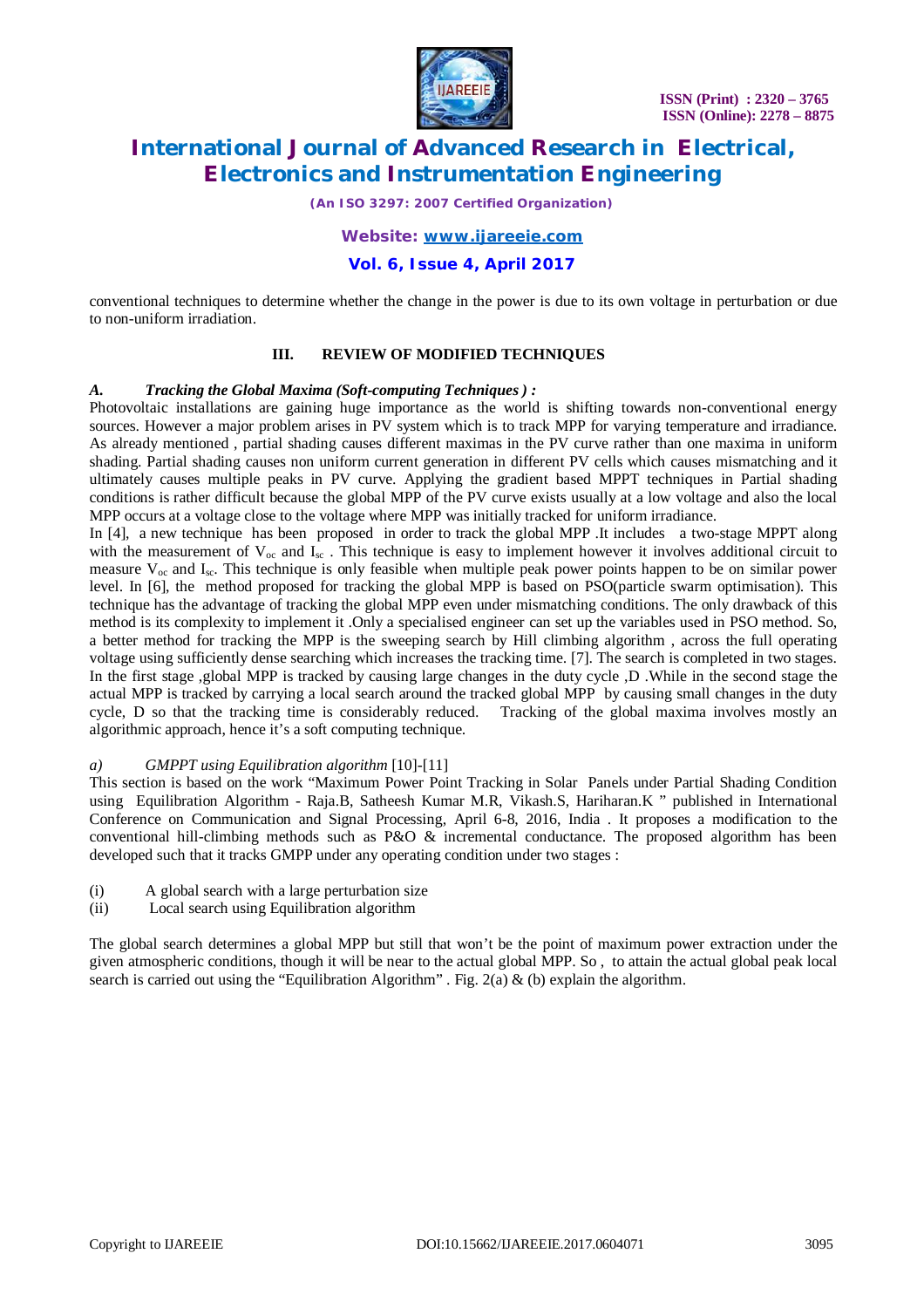

*(An ISO 3297: 2007 Certified Organization)*

*Website: [www.ijareeie.com](http://www.ijareeie.com)*

**Vol. 6, Issue 4, April 2017**





### *b) Particle-swarm-optimisation-based MPPT* [15]

PSO is a stochastic and a population-based search method which is used to track the MPP in the multi-

PV array structure under partial shaded conditions. In [16], the proposed scheme for PSO uses a centralized MPPT controller for controlling the voltage of each solar module to reach the global MPP. The optimization is considered as a multivariable problem. The array power is defined as the objective function, which is a function of the individual module voltages. In this approach, the module voltages are treated as agents that can share information with each other and move in the multidimensional space that has a unique global maximum. Each agent keeps an updating memory of its own best position and the best position achieved among all agents, and uses these pieces of information to update its next position. The iterations continue until all agents converge to positions corresponding to the global optimum. This algorithm is able to track the global peak in the presence of multiple maxima, but a vital condition for this is the proper and accurate selection of the algorithm parameters. Another issue with PSO is that it is designed to optimize systems that are time-invariant which is clearly not the case in PV modules. This issue is resolved in [16] by having an additional constraint that checks for the variation in solar irradiance by computing the incremental power, and reinitializes the process if a large variation is detected. The same problem of PSO was tackled in [17] where a modified version of the algorithm is proposed with ability of dynamic tracking, namely Biological Swarm Chasing or "Bio-MPPT". It was experimentally reported that the Bio-MPPT has an efficiency improvement of about 12% over the conventional P&O algorithm. A solution vector of duty cycles with '*N*p' dutycycles is determined, i.e.

$$
x_i^k = d_g = [d_1, d_2, d_3, \dots \dots \dots d_j] \; ; j = 1, 2, 3, \dots \dots N_p \; (1)
$$

The objective function is defined by

$$
P(d_i^k) > P(d_i^{k-1})
$$
\n<sup>(2)</sup>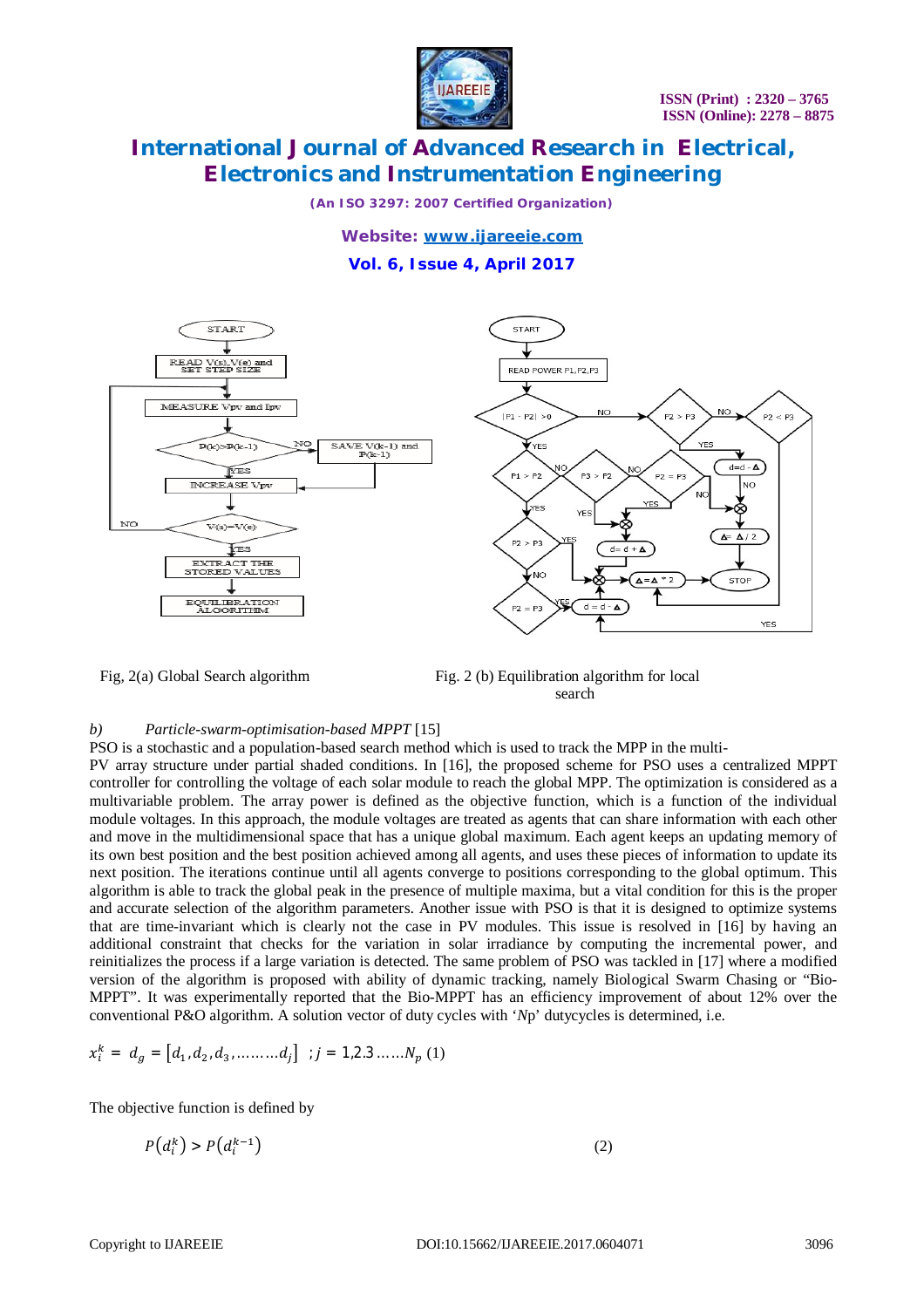

*(An ISO 3297: 2007 Certified Organization)*

### *Website: [www.ijareeie.com](http://www.ijareeie.com)*

### **Vol. 6, Issue 4, April 2017**

where $P(s)$  is the fitness function.

To start the optimisation process, the algorithm transmits a certain number of duty cycles to the power converter in the first iteration. Fitness value for different duty cycles is measured using the fitness function and the duty cycle with best fitness function is selected. During partial shaded conditions, the global peak is easily determined corresponding to the best duty cycle.

#### *c) Analog Technique*

MPPT has the ability to perform in both analog or digital domains. Analog domain is faster as compared to digital domain as we don't need an I-V or a P-V plot and is cheapertoo.Since partial shading is a rapid and a random phenomenon , so a faster response of MPPT is required which can be easily provided by the Analog MPPT. A scheme for analog implementation of MPPT is explained in  $[26 \, \text{d}\&$  is depicted in fig. 3.



Fig. 3Analog implementation of MPP

### *d) Direct Search Algorithm*

In [18], another approach for determining the global maxima is given ,which is called the Dividing Rectangles or DIRECT algorithm.In this method , instead of tracking the global peak on the PV curve , use of certain "Lipschitz function" is made (since it has been proved that the PV characteristics of the PV cell is a member of this group of function [19]). As the first derivative of the PV curve is continuous in an interval say [a, b], hence the function peak lies within this interval. So taking the voltage as the control variable, an interval is selected, which can be anywhere between  $0 \& V_{\text{OC}}$  of the PV array. Then the algorithm is run from a point which is at the centre of the initial interval as shown in fig. 4 . Once this happens , the new voltage level corresponding to relatively large power becomes the centre of new interval & such iterations are run until the global peak is achieved.



Fig.4Illustration Of Direct Search Algortihm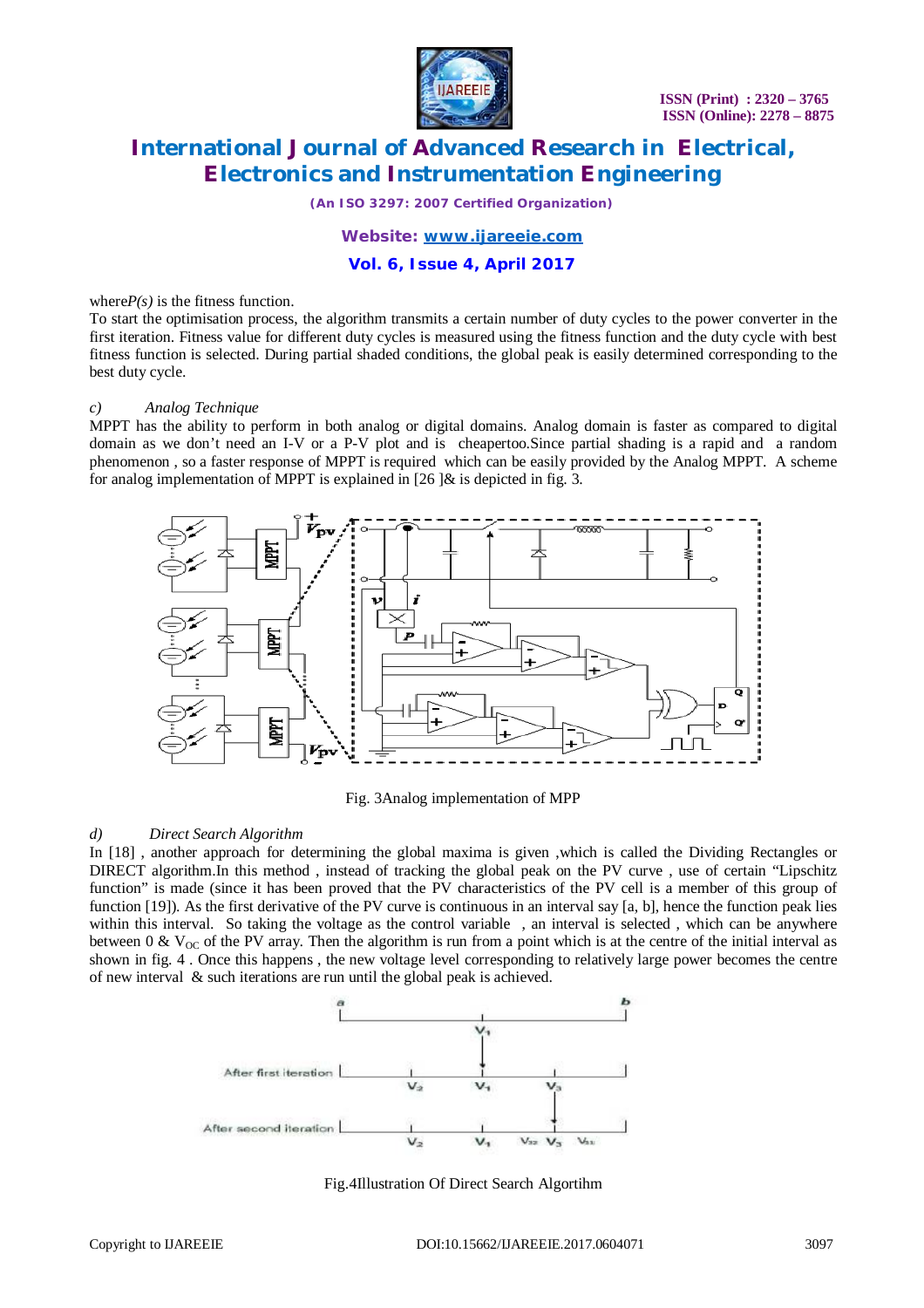

*(An ISO 3297: 2007 Certified Organization)*

### *Website: [www.ijareeie.com](http://www.ijareeie.com)*

### **Vol. 6, Issue 4, April 2017**

### *B. Distributed Maximum Power Point Tracking (Hardware Based):*

To enhance the yield of PV systems in case of mismatched states panels because of shadowing , clouding or module tolerances numerous techniques have been devised. These methods address both stand-alone as well as grid-connected applications equally well using dc-dc converters . The stand-alone systems use dc-dc converter which changes the power from PV systems according to the load. In the grid-connected systems two different approaches are taken viz. single-stage & double-stage (DS) inverters. In the DS structures as shown in fig.5 , the power is optimised by means of a DC/DC converter,& a DC-link transfers the PV power to the grid-connected or stand-alone inverters .



Fig.5 Double stage PV-grid connected system

Now , to address the problem of solar panel mismatching connected to a central inverter the PV generator is divided in many subfields , & each PV module is connected with its own dedicated MPPT based inverter . So rather than taking a MPP of the whole field (FMPPT), the task becomestracking of MPP from each module .

The adoption of a dedicated DC/DC converter for each PV panel is known as "Distributed Maximum Power Point Technology (DMPPT)" , where each PV panel is driven to its optimal operating point .This term was firstly introduced in [20] and nowadays it is used to refer to MPPT systems with dedicated inverters . This goal can be obtained by means of two different methods [21]. The first, and older, one is the adoption of one DC/DC converter per PV module, so that the dedicated converter, whose output terminals are connected in series or in parallel with those ones of the converters dedicated to the other panels, runs the MPPT. This solution requires a careful choice of the DC/DC converter topology and control, depending on the chosen electrical connection and on the maximum stresses the switching devices can be subjected to. The second tool is used mainly for grid-connected PV systems and it includes a dedicated DC/AC converter (micro-inverter) per PV panel. For this situation the small scale inverter output terminals are direct associated with the network, so that the circuit needs to assume responsibility for the significant boosting of the low DC voltage at the module terminals up to the maximum voltage value at the AC mains .In many cases ,and particularly when the DC/AC converter includes a DC interface which connects to a PWM stage, a DC/DC converter with a high voltage transformation proportion is required for boosting up the PV panel voltage by 10-15 times. Up to now, any DC/DC converter having such a component has the disadvantage of a low efficiency, so that the fundamental constraint of the most flexible DMPPT arrangement, i.e. the individual panel inverter, is the very low efficiency.

DMPPT converters are the front part in a dual-stage conversion. Here the DC power delivered by the PV modules is supplied to the AC utility network by employing an inverter. The two phase structure in this way contains a highvoltage dc-interface between the DC-DC converters and the inverter. There would be different individual converters that would transfer power into the dc-link which would be common. There are two general structures of DMPPT systems  $\&$  are represented by figure 6 $\&$  figure 7. In fig. 6 the series configuration is shown, where the individual dcdc converter output terminals are connected in cascaded form. Thus the dc-link voltage is spread between the converter output terminals. Whereas in the parallel configuration , as the name suggests the inverter is connected in parallel configuration to the output of DC-DC converters.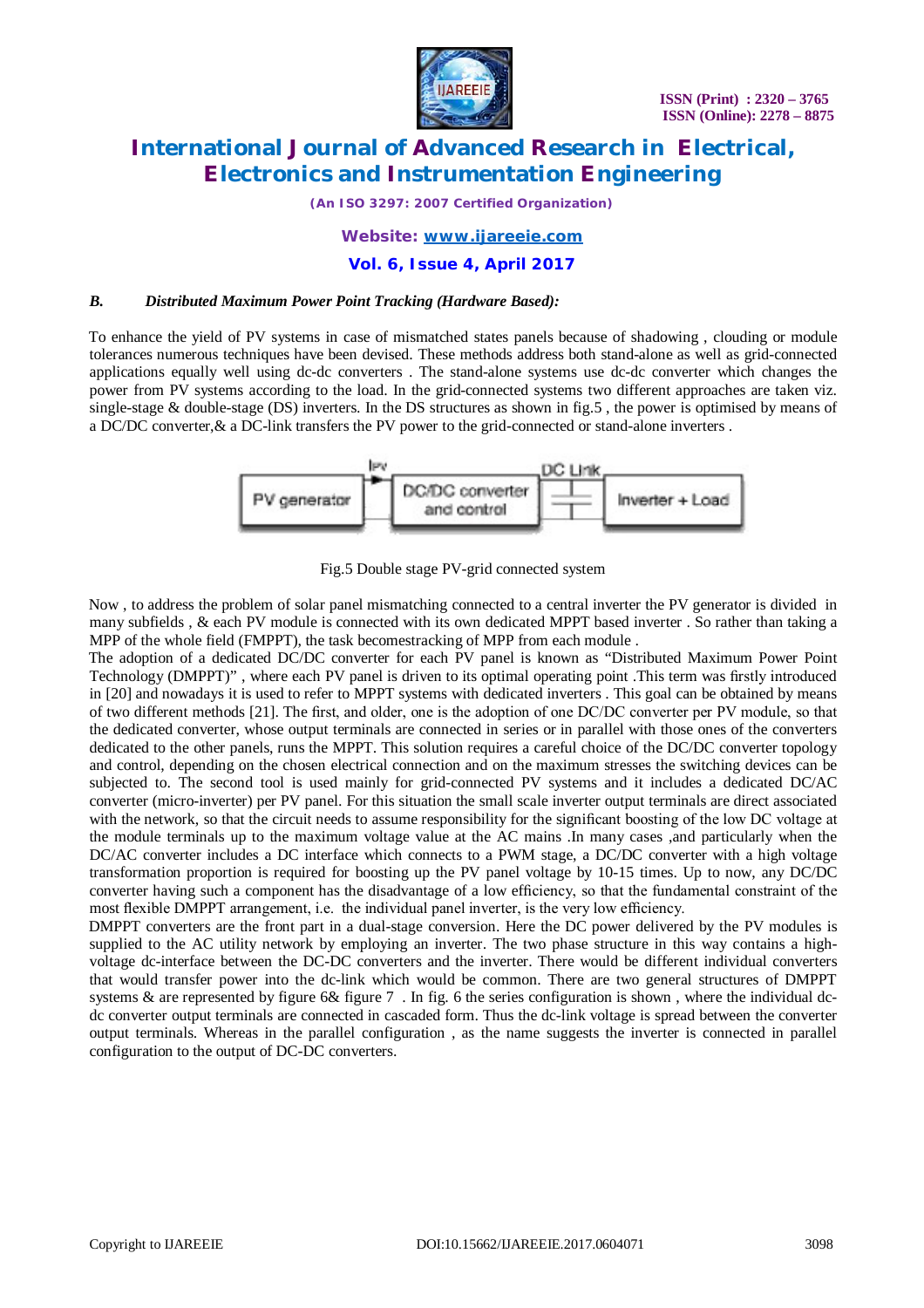

*(An ISO 3297: 2007 Certified Organization)*

### *Website: [www.ijareeie.com](http://www.ijareeie.com)* **Vol. 6, Issue 4, April 2017**



Fig.6 PV system in series DMPPT configuration Fig.7PV system in parallel DMPPT configuration

As seen in figures 6 and 7, albeit every module is provided with a dedicated converter, they still are sharing either a common current (when in cascade arrangement) or common voltage (when in parallel ) . This creates a "cross-coupling effect" , due to which a turbulence in voltage of one module occurs if , the current or duty cycle of the adjacent module is varied  $&$  vice-versa. Thus the cross-coupling effects are not desirable at all  $&$  different measures are undertaken to ensure their elimination. Further it is also observed that the series arrangement is more susceptible to the crosscouplings whereas in the parallel arrangement these effects are negligible , since the system doesn't introduce any distortion but only the load does , thus making the parallel arrangement free of there cross-coupling effects. Where as in parallel setup, the impact of cross couplings is substantially less as the framework doesn't present the cross couplings yet just the heap does. While in arrangement setup, the framework itself presents cross couplings. Henceforth one could state that parallel arrangement is for all intents and purposes free of these cross coupling impacts. Input voltage of both modules will be distinctive and the current through every modules ,will likewise be not quite the same as each other, so that each will recognize their corresponding MPP. Both the converters then are connected together in parallel DMPPT setup and finally it is connected with an inverter which may be connected to a load or a grid. Thus a DMPPT setup offers more efficiency whereas on the other side the only con being the increase in installation cost.

### *a) DMPPT using Power Optimisers :*

Distributed Maximum Power Point Tracking (DMPPT) permits to beat the disadvantages related to partial shading conditions. As mentioned above two different DMPPT methodologies can be used. The first one depends on the selection of micro integrated inverter(MII) [22] for each PV module, so as to convert their dc output into ac ,that can be fed to grid . Such an approach will be discussed in the next section. The second approach rather utilizes a module devoted DC/DC converter responsible for tracking the MPP for every module (Fig. 6&7). Examples of devices available in the market designed with reference to the architecture shown in Fig.6 are the Solar Edge Power Box, the Tigo Energy Module Maximizers, the Xandex Sun Mizers. The main technical characteristics of such commercial devices are presented and discussed in detail in [20].

### *b) DMPPT using Micro-Inverter :* [22]

The basic framework of DMPPT is based on Module Integrated Inverter(MII) which has a sole objective of making PV module "plug & play" system, hence can be connected directly to grid without any grid without any auxiliary device and additional personnel without any prior knowledge of electrical installations. Looking on safety side, MII systems are not severely altered by electric arcs and lightning thereby shrinking the cost the cost of installation as no equipments such as dc cables, dc connectors, fuses are employed. Conventionally, Ac installations are needed and system is planned in easier way to high level of modularity. The commercial viability of such systems is due to lower power PV systems for residential purposes on account of high efficiency and reliability.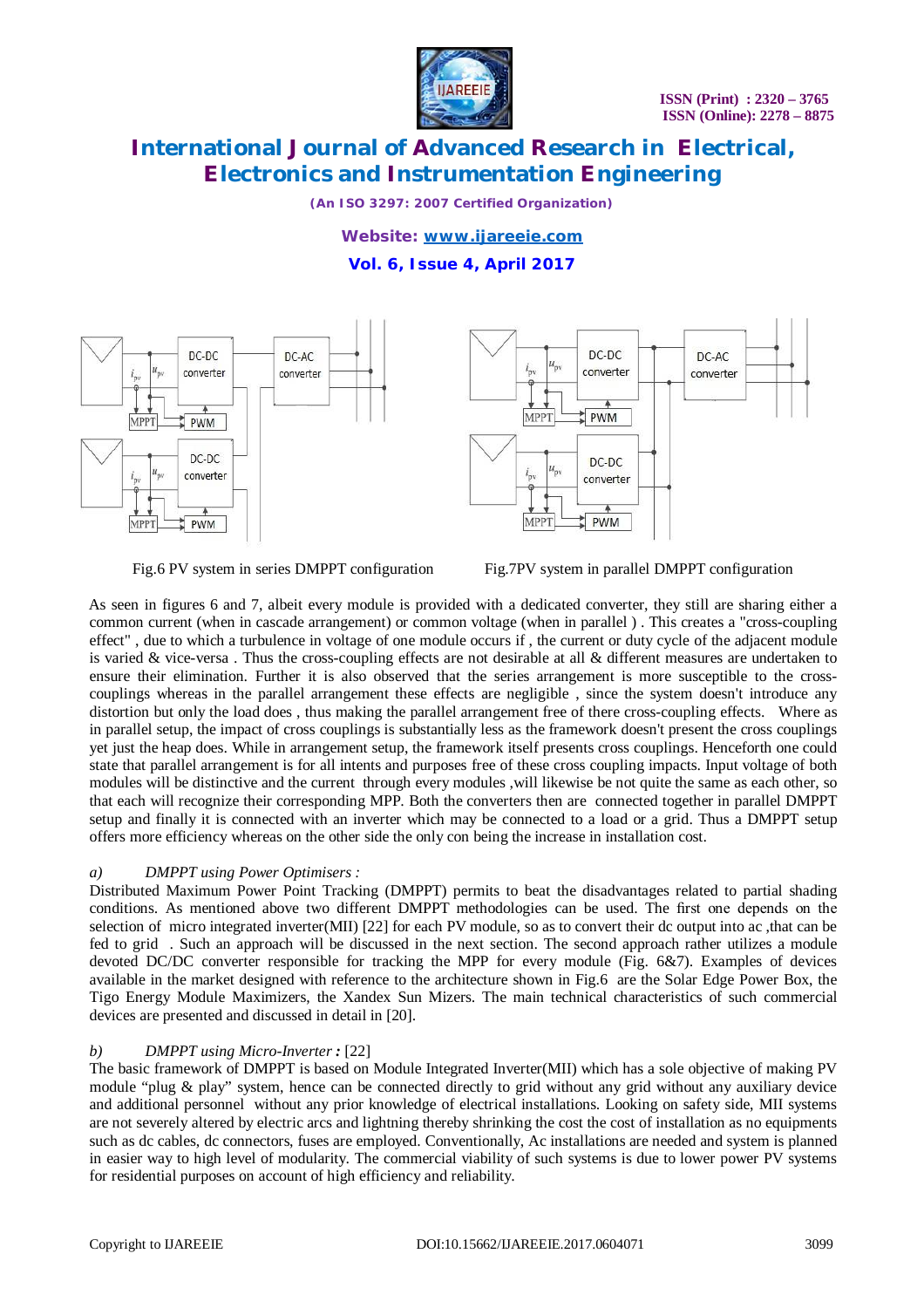

*(An ISO 3297: 2007 Certified Organization)*

### *Website: [www.ijareeie.com](http://www.ijareeie.com)*

### **Vol. 6, Issue 4, April 2017**



a) Inverter with quasi-resonant flyback converterb) Inverter with resonantly controlled HF transformer



c) Inverter with HF transformer buck converter andd) three phase grid solution. Line frequency full bridge

#### Fig. 8 PV-MII multistage architectures

The above fig. 8 illustrates few PV-MII architectures employed in various products. A thorough description of different MII architectures is presented in [22]-[25] .

### a) *TEODI :*

In [26] a new technique for MPP tracking is presented which is based on "equalising of output operating points in correspondence with forced displacement of input operating points" of two identical PV systems & is referred as TEODI. In this each PV panel module of a given array has an individual DC-DC converter which is centrally controlled by a single control block. To understand this , consider a system with two subsystems A and B operating in parallel and under same ambient conditions (insolation and temperature).Each unit has an individual DC-DC converter. This method is also popularly known as Switched mode photovoltaic source. The schematic representation of TEODI operation is shown in fig. 9.



Fig.9 Schematic representation of the operating principle of TEODI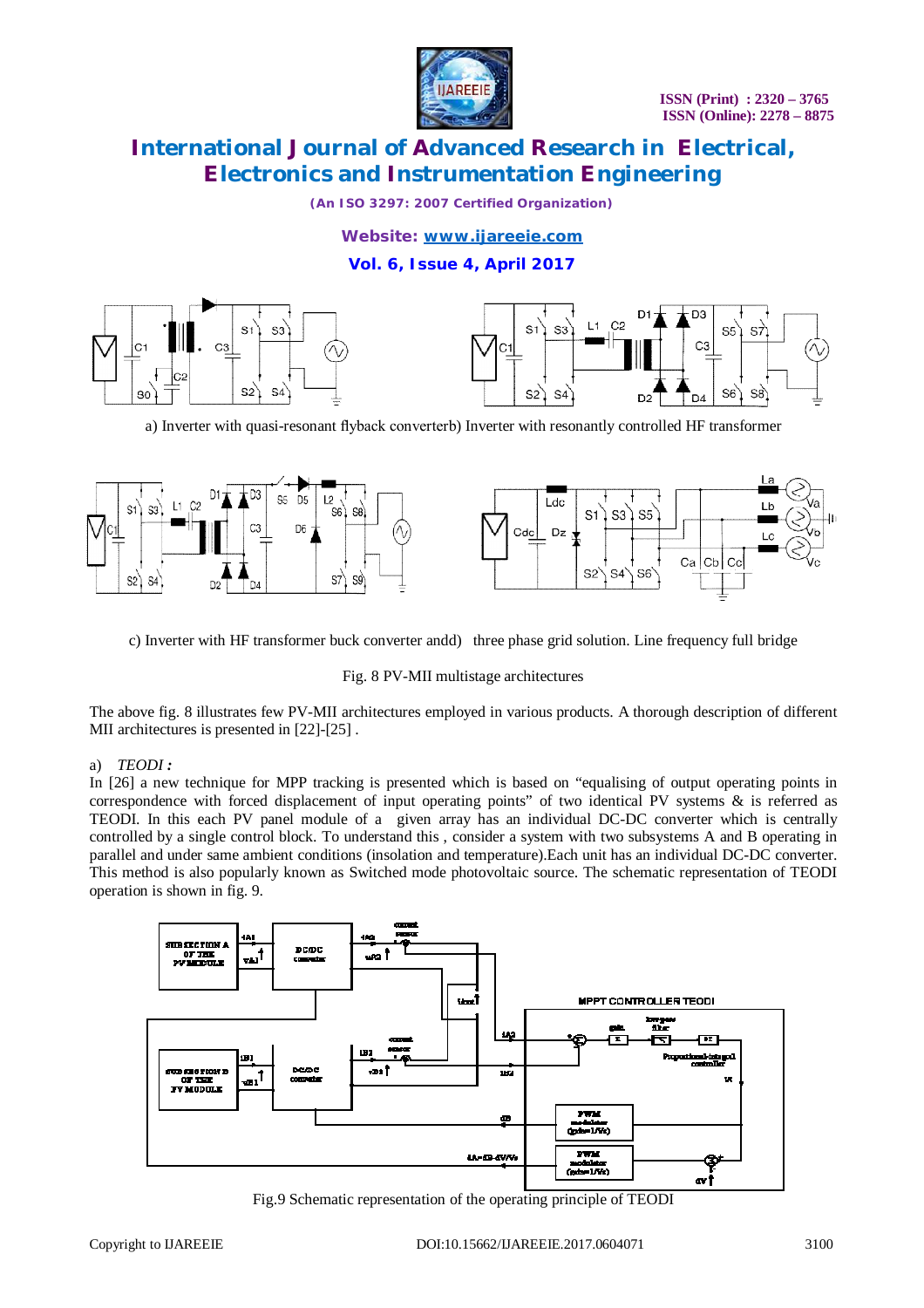

*(An ISO 3297: 2007 Certified Organization)*

*Website: [www.ijareeie.com](http://www.ijareeie.com)*

**Vol. 6, Issue 4, April 2017**

As two sections are in parallel, so  $V_{a2}=V_{b2}=V_{out}$ . Hence, we need to control the currents  $I_{a1}$ , Ib1 such that  $I_{a2}=I_{b2}$ . Therefore power obtained is same

Power output= $V_{out} * I_{a2} = V_{out} * I_{b2}$ 

Assuming efficiency  $E_a$ ,  $E_b$  are equal, input powers can be calculated,  $P_{in} = V_{out} * (I_{a2}/E_a) = V_{out} * (I_{b2}/E_{b2})$ , above results can be obtained for voltages which are situated at the opposite side with respect to MPP other than trivial case of  $V_{a1}=V_{a2}$ .



Fig.10Power vs voltage characteristic of each subsection

#### **IV. CONCLUSION**

This study summarizes the problems in maximum power point tracking under partial shading conditions. As mentioned earlier under PSC the output characteristics of PV array are drastically changed , & instead of a unique MPP, there exists different local peaks as well as a global peak . Such a condition of partial shading cannot be easily avoided, since the sunlight direction changes from sunrise to sunset in a day period. The shading can be caused by obstacles, such as clouding, dust settled on panel, or birds etc. This generally results in irregular photovoltaic output when photovoltaic panel are connected in series. This generally makes it difficult to perform the maximum power tracking. Hence intelligent solutions are required to overcome this problem . A number of techniques have been proposed to address this problem  $\&$  a hefty amount of literature is also available for this. These different techniques, in this paper have been categorised in simply two groupsas: hardware based (DMPPT) & software based (GMPPT)& also a brief review for some of them is also provided.Further a brief description of avery recent analog technique suitable for DMPPT application is also given (TEODI). The authors hope that this paper will immensely help those who are newly introduced to the field of PV power generation  $&$  will be used as a review in future research work.

#### **REFERENCES**

- [1] T. Esram and P. L. Chapman, "Comparison of photovoltaic array maximum power point tracking techniques," IEEE Trans. Energy Conv., vol. 22, no. 2, pp. 439–449, Jun. 2007.
- [2] E. Koutroulis, "A new technique for tracking the global maximum power point of PV arrays under partial shading conditions," IEEE Journal of Photovoltaics, Volume 2, Issue 2,April 2012, PP.184-190.
- [3] G. Petrone, G. Spagnuolo, R. Teodorescu, M. Vitelli, "Reliability issues in photovoltaic power processing systems", IEEE Trans. Ind. Electron. Vol. 55, No. 7, pp. 2569-2580, July 2008.

[4] K.Kobayashi, I.Takano, and Y.Sawada, "A study on a two stage maximum power point tracking control of a Photovoltaic system under partially shaded conditions," in Proc. IEEE Power Eng. Soc. Gen. Meet, pp. 2612- 2617, 2003.

- [5] H.Patel ,V.Agarwal, "Maximum power point tracking scheme for PV systems operating under partially shaded conditions," IEEE Trans. Ind. Electron., vol.55, no.4, pp. 1689-1698, Apr.2008.
- [6] M.Miyake, F.Toriumi, T.Endo, and N.Fujii, " A novel maximum power tracker controlling several converters connected to photovoltaic arrays with particle swarm optimization technique," in Proc. Power Electron. Appl. Eur. Conf , pp. 1-10, 2007.
- [7] R. Bruendlinger, B. Bletterie, M. Milde, and H. Oldenkamp, "Maximum power point tracking performance under partially shaded PV array conditions," in Proc. 21st EUPVSEC, Dresden, Germany, pp. 2157–2160, Sept 2006.
- [8] G .Shobana, P.Sornadeepika and R .Ramaprabha, "Global Maximum Power Point Tracking of Photovoltaic Array under Partial Shaded Conditions", International Journal of Engineering Research , Vol.No.2, Issue No.3, pp : 219-223, July 2013.
- [9] Bader Alajmi . and Khaled Ahmed H, "A Maximum Power Point Tracking Technique for Partially Shaded Photovoltaic Systems in Microgrids", IEEE Transaction on Industrial electronics, Vol. 60, no. 4,pp. 1596-1606, April 2013.